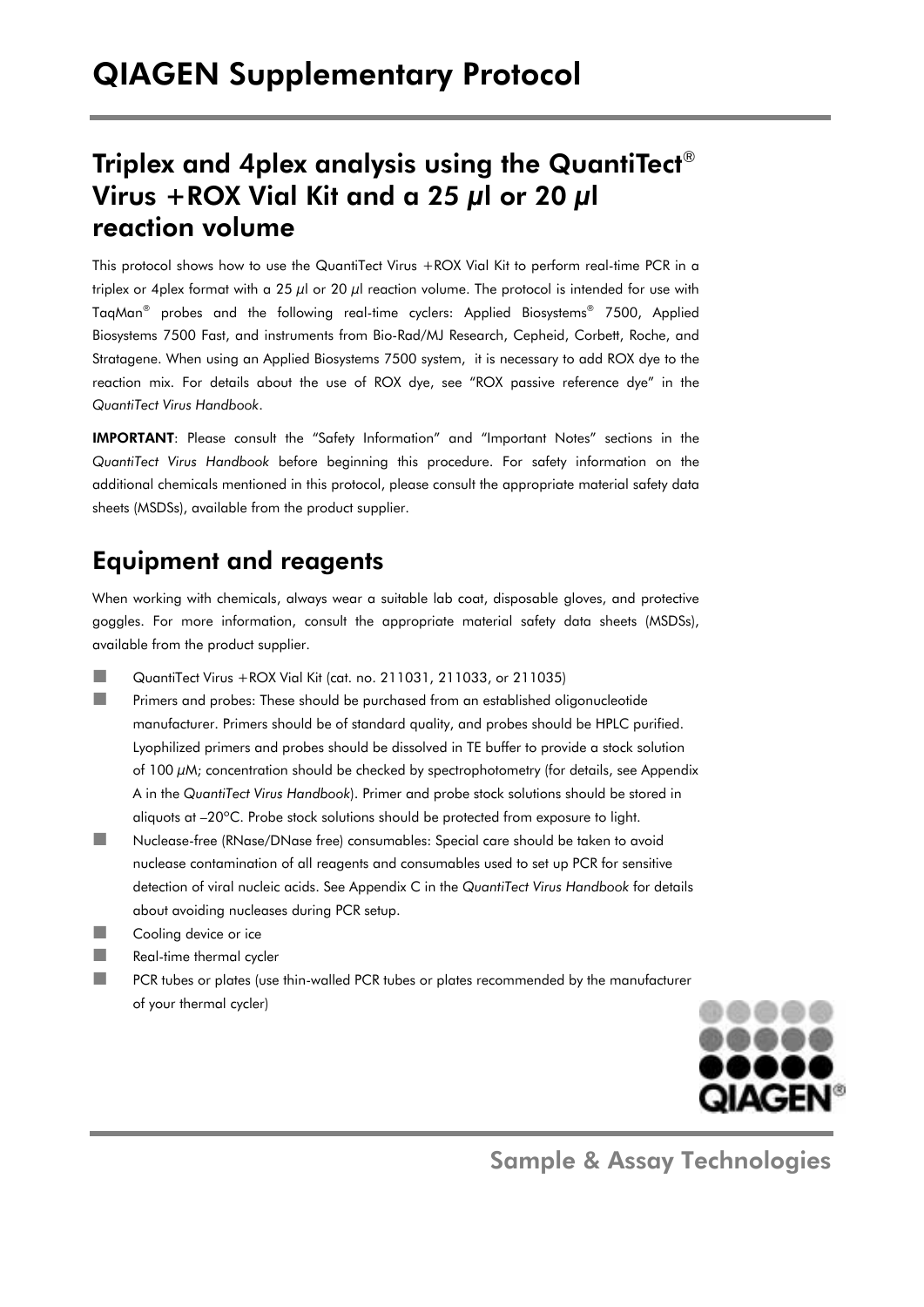■■ Optional: Trizma® base and EDTA for preparing TE buffer for storing primers and probes (see Appendix A in the *QuantiTect Virus Handbook*). Use RNase/DNase-free water and plastic consumables to prepare TE buffer.

### Important points before starting

- **Always start with the cycling conditions specified in this protocol.** Please note that these cycling conditions differ from those described in the protocol for duplex assays (QIAGEN Supplementary Protocol PCR90). The cycling is optimized for PCR products between 60 and 150 bp. For PCR products >150 bp, different cycling conditions may improve results. For details, see Appendix A in the *QuantiTect Virus Handbook*.
- Use the primer concentrations specified in this protocol. Please note that these primer concentrations differ from those described in the protocol for duplex assays (QIAGEN Supplementary Protocol PCR90).
- We strongly recommend testing the performance of new primer–probe sets in individual assays before combining them in a multiplex assay.
- Read "Guidelines for effective multiplex assays" in the *QuantiTect Virus Handbook*. Check whether your real-time cycler is compatible with the chosen combination of reporter dyes.
- If using an already established real-time, multiplex assay, use the previously established primer and probe concentrations in combination with the cycling conditions specified in this protocol. It is not necessary to determine primer-limiting concentrations again.
- $\blacksquare$  After reverse transcription, the PCR must start with an initial incubation step of 5 min at 95ºC to activate HotStarTaq® *Plus* DNA Polymerase.
- $\Box$  Optimal analysis settings are a prerequisite for accurate quantification data. For data analysis, you should always readjust the analysis settings (i.e., baseline settings and threshold values) for analysis of every reporter dye channel in every run.

# Things to do before starting

 For ease of use, we recommend preparing a 20x primer–probe mix for each of your targets containing target-specific primers and probe. See Appendix D in the *QuantiTect Virus Handbook*. Alternatively, it may be preferable to prepare the reaction mix with separate primer and probe solutions. If you commonly set up reactions this way, see Appendix E in the *QuantiTect Virus Handbook*.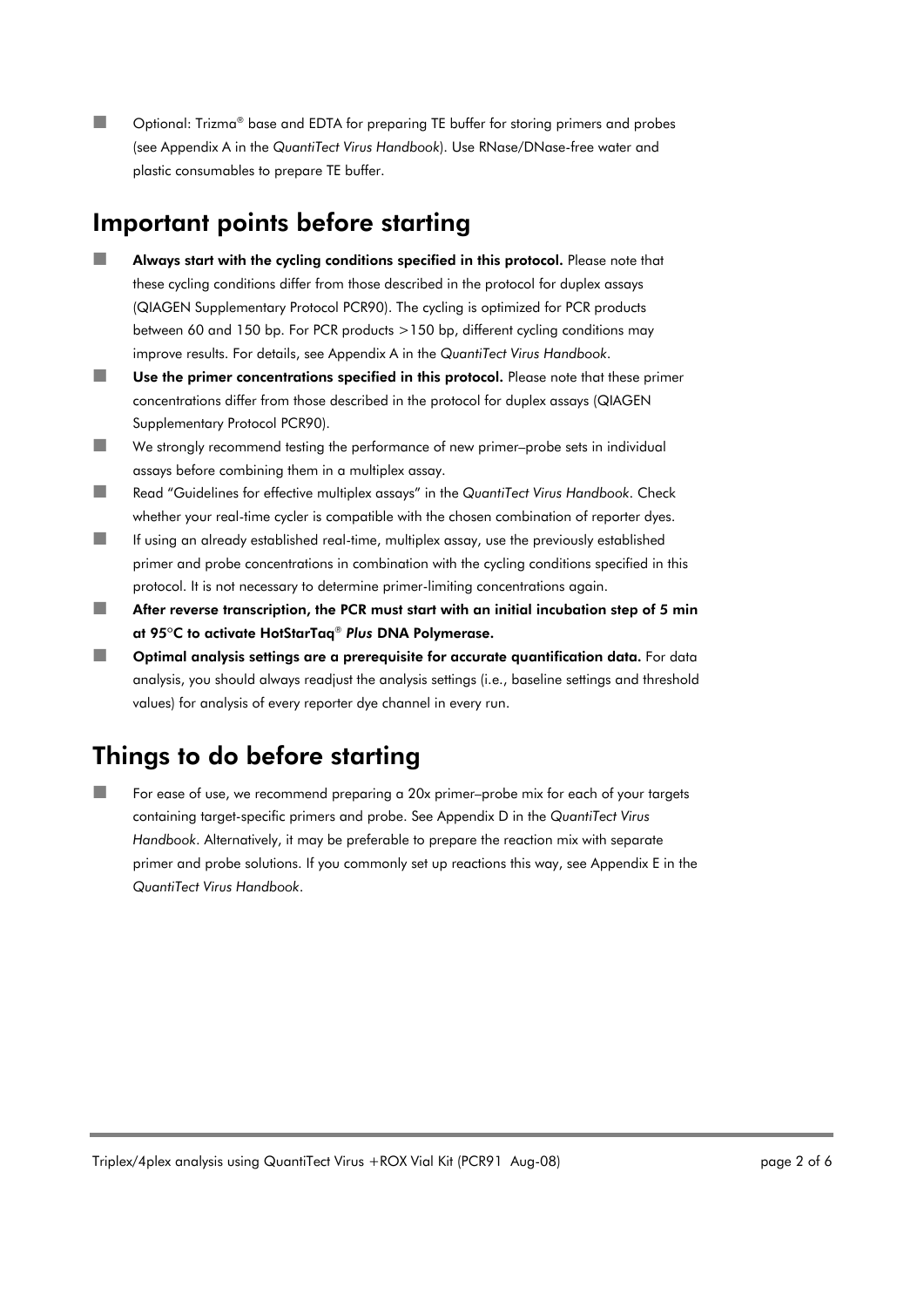### Procedure

1. Thaw QuantiTect Virus NR Master Mix, primer and probe solutions, RNase-free water, template nucleic acids (isolated viral nucleic acids), optional standards, and references. Mix the individual solutions.

Standards should be diluted in QuantiTect Nucleic Acid Dilution Buffer at an appropriate concentration to enable use of 2.5–5  $\mu$ l per reaction.

2. Prepare a reaction mix for the required number of reactions according to Table 1. It is recommended to prepare a volume of reaction mix 10% greater than that required for the total number of reactions to be performed.

Typically, reaction setup can be done at room temperature (15–25ºC). However, it is recommended to keep the reagents, samples, and controls on ice or in a cooling device.

Note: For RT-PCR, QuantiTect Virus RT Mix should be taken from –15 to –30ºC immediately before use, always kept on ice, and returned to –15 to –30ºC immediately after use.

- 3. Mix the reaction mix thoroughly, and dispense appropriate volumes into PCR tubes or the wells of a PCR plate.
- 4. Add template nucleic acids to the individual PCR tubes or wells and mix thoroughly. Note: Ensure that the reaction mix and template are thoroughly mixed.
- 5. Program the real-time cycler according to Table 2.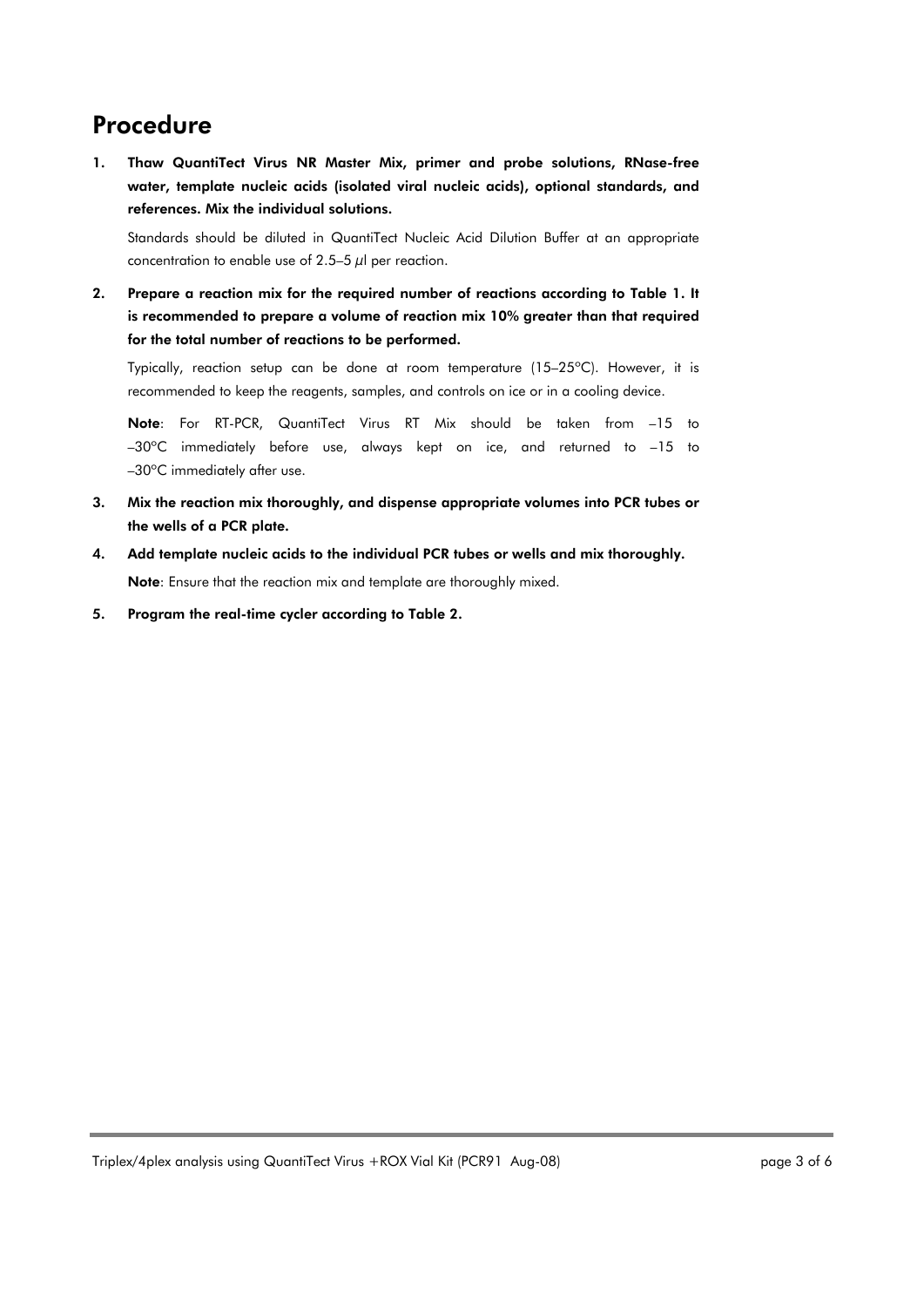#### Table 1. Reaction mix for triplex or 4plex analysis

|                                                               | Volume per reaction   |                          |                                                                                                                      |  |  |
|---------------------------------------------------------------|-----------------------|--------------------------|----------------------------------------------------------------------------------------------------------------------|--|--|
| Component                                                     | $25 \mu$ <sup>*</sup> | 20 $\mu$ l <sup>*†</sup> | <b>Final concentration</b>                                                                                           |  |  |
| <b>Reaction mix</b>                                           |                       |                          |                                                                                                                      |  |  |
| QuantiTect Virus NR Master Mix, 5x                            | $5 \mu$               | $4 \mu$                  | 1x                                                                                                                   |  |  |
| 50x ROX Dye Solution <sup>‡</sup>                             | $0.5 \mu$             | $0.4 \mu$                | 1x                                                                                                                   |  |  |
| 20x primer-probe mix 1 <sup>§</sup>                           | 1.25 $\mu$            | $1.0 \mu$                | 0.2 $\mu$ M forward primer 1 <sup>1</sup><br>0.2 $\mu$ M reverse primer 1 <sup>1</sup><br>0.2 $\mu$ M probe 1**      |  |  |
| 20x primer-probe mix 2 <sup>§</sup>                           | 1.25 $\mu$            | 1.0 $\mu$                | 0.2 $\mu$ M forward primer 2 <sup>1</sup><br>0.2 $\mu$ M reverse primer 2 <sup>1</sup><br>0.2 $\mu$ M probe $2^{**}$ |  |  |
| 20x primer-probe mix 3 <sup>§</sup>                           | 1.25 $\mu$ l          | $1.0 \mu$                | 0.2 $\mu$ M forward primer 3 <sup>1</sup><br>0.2 $\mu$ M reverse primer 3 <sup>1</sup><br>0.2 $\mu$ M probe 3**      |  |  |
| For 4plex assays only:<br>20x primer-probe mix 4 <sup>§</sup> | 1.25 $\mu$            | $1.0 \mu$                | 0.2 $\mu$ M forward primer 4 <sup>1</sup><br>0.2 $\mu$ M reverse primer 4 <sup>1</sup><br>0.2 $\mu$ M probe 4**      |  |  |
| For RT-PCR only:<br>QuantiTect Virus RT Mix, 100x             | $0.25 \mu$            | $0.2 \mu$                | 1x                                                                                                                   |  |  |
| RNase-free water                                              | Variable              | Variable                 |                                                                                                                      |  |  |
| <b>Template DNA or RNA</b><br>(added at step 4)               | Variable              | Variable                 | Maximum up to 50% of final<br>reaction volume                                                                        |  |  |
| <b>Total volume</b>                                           | 25 $\mu$ <sup>*</sup> | 20 $\mu$ l <sup>*†</sup> |                                                                                                                      |  |  |

\* If your real-time cycler requires a final reaction volume other than 25  $\mu$ l or 20  $\mu$ l, adjust the amount of master mix and all other reaction components accordingly.

† Refers to Applied Biosystems 7500 Fast Real-Time PCR System.

‡ For cyclers which do not require ROX dye, add RNase-free water instead.

- § For ease of use, we recommend preparing a 20x primer–probe mix for each of your targets containing target-specific primers and probe. See Appendix D in the *QuantiTect Virus Handbook*.
- $\textsuperscript{4}$  A final primer concentration of 0.2  $\mu$ M is optimal. Before adapting primer concentration, check the concentration of your primer solutions. In some cases, other primer concentrations between 0.1  $\mu$ M and 0.3  $\mu$ M may improve performance.
- \*\* A final probe concentration of 0.2  $\mu$ M gives satisfactory results in most cases. Depending on the synthesis quality and purification method used, the optimal concentration may be between 0.1  $\mu$ M and 0.4  $\mu$ M.

Triplex/4plex analysis using QuantiTect Virus +ROX Vial Kit (PCR91 Aug-08) Triplex/4plex analysis using QuantiTect Virus +ROX Vial Kit (PCR91 Aug-08)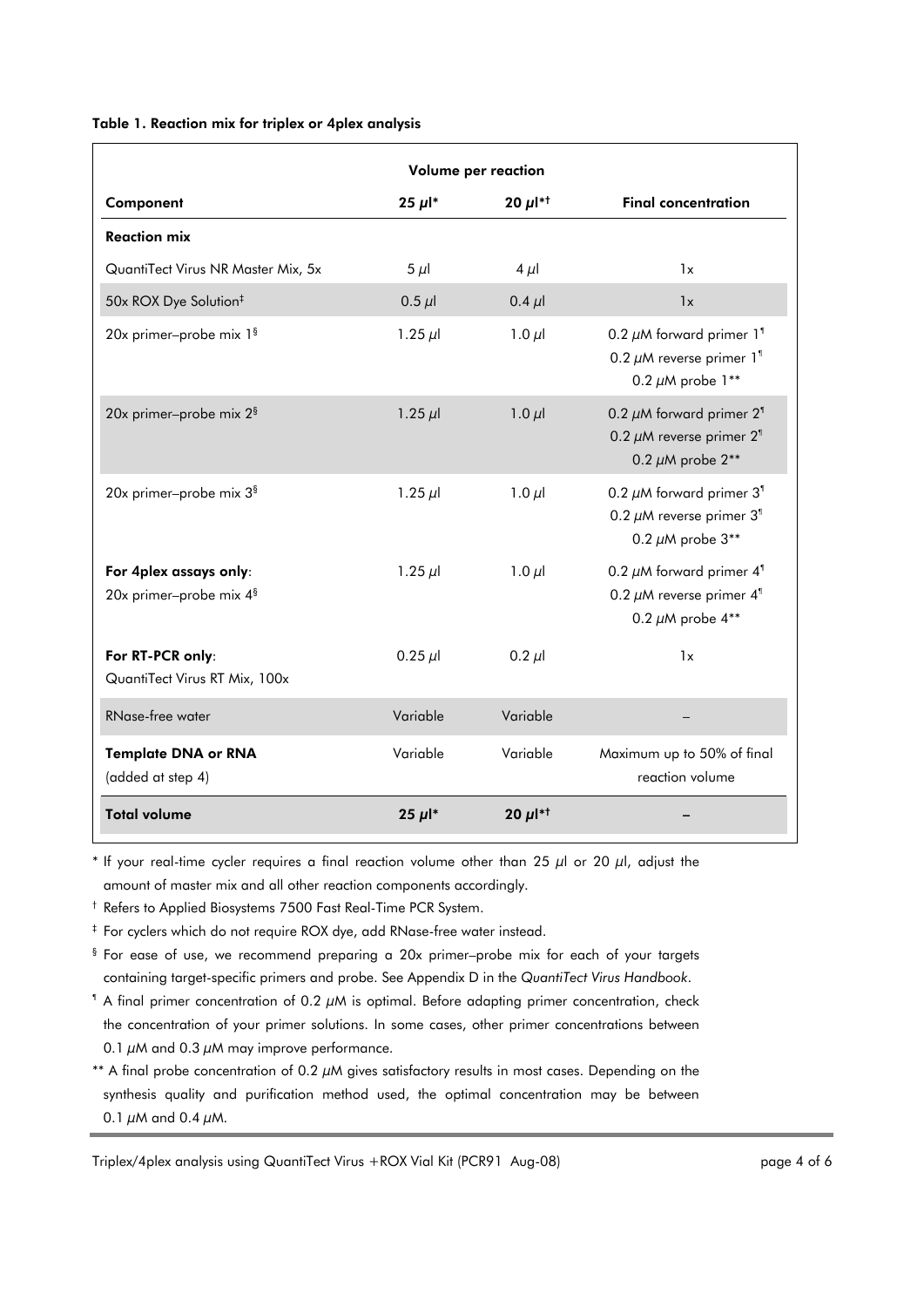| <b>Step</b>                               | Time            |                         | <b>Temperature Additional comments</b>                                                                                                                                                                                                                                                   |
|-------------------------------------------|-----------------|-------------------------|------------------------------------------------------------------------------------------------------------------------------------------------------------------------------------------------------------------------------------------------------------------------------------------|
| For RT-PCR only:<br>Reverse transcription | $20$ min        | 50 $\mathrm{^{\circ}C}$ | RNA is reverse transcribed into cDNA. Omit this step if you<br>are analyzing DNA targets.                                                                                                                                                                                                |
| Initial PCR activation<br>step            | 5 min           | 95 $\mathrm{^{\circ}C}$ | HotStarTaq Plus DNA Polymerase is activated by this heating<br>step.                                                                                                                                                                                                                     |
| 2-step cycling:                           |                 |                         | Important: Optimal performance is only assured using<br>these cycling conditions.                                                                                                                                                                                                        |
| Denaturation                              | 15 <sub>s</sub> | 95 $\mathrm{^{\circ}C}$ |                                                                                                                                                                                                                                                                                          |
| Annealing/extension                       | 75 <sub>s</sub> | $60^{\circ}$ C          | Combined annealing/extension step with fluorescence data<br>collection, optimized for PCR products up to 150 bp. For PCR<br>$p$ products $>$ 150 bp, different cycling conditions may improve<br>results in some cases. For details, see Appendix A in the<br>QuantiTect Virus Handbook. |
| Number of cycles                          | $40 - 50$       |                         | The number of cycles depends on the amount of template<br>DNA or RNA.                                                                                                                                                                                                                    |

#### Table 2. Cycling conditions for triplex or 4plex analysis

### 6. Place the PCR tubes or plate in the real-time cycler and start the PCR cycling program.

#### 7. Perform data analysis.

Before performing data analysis, specify the analysis settings. For each probe, select the analysis settings (i.e., baseline settings and threshold values). Note that optimal analysis settings are a prerequisite for accurate quantification data.